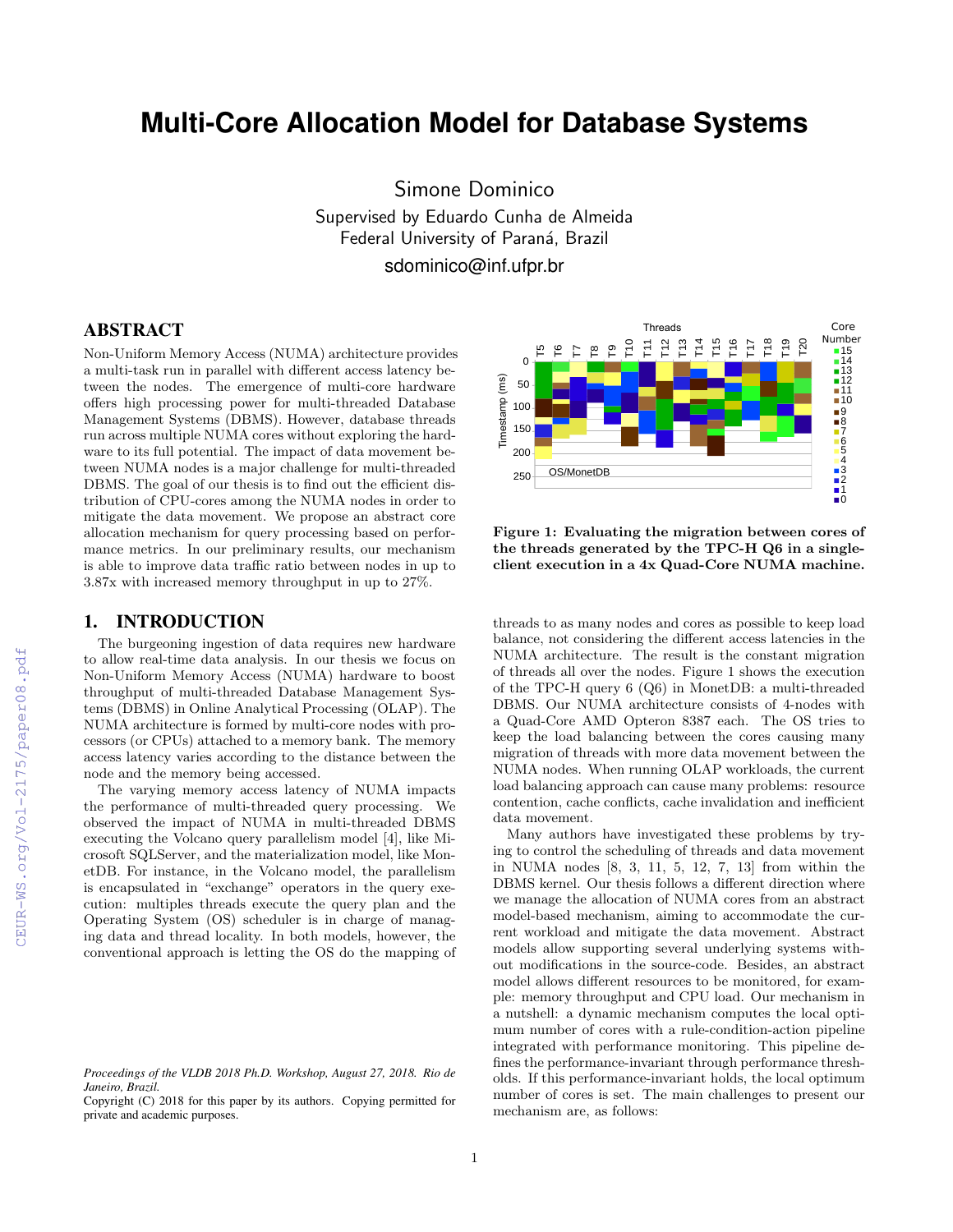- 1. Provide an elastic multi-core allocation mechanism for the NUMA architecture.
- 2. Define an optimum number of cores based on the use of computational resources to meet a workload.
- 3. Manage the allocation of cores for the execution of mixed workloads.

In this paper, we discuss our approach to tackle these three challenges, the contribution already published and current work in progress.

## 2. RELATED WORK

Over the last years, many different approaches were presented to improve the performance of DBMS multi-core parallelism in NUMA architecture. [10] presents a study of the NUMA effect when assigning threads to NUMA nodes in OLTP. The authors present an approach of "hardware islands" to execute different OLTP deployments. They implement a prototype within the Shore-MT storage manager that achieved robust OLTP throughput. However, the "hardware islands" do not scale-out and the optimum size of the island is yet undetermined.

[8] presents a NUMA-aware ring-based algorithm to coordinate the movement of threads to catch up with data. The algorithm uses two rings: an inner ring to represent the data partitions and an outer ring to represent the threads. The outer ring rotates clockwise for all threads to access specific data partitions. The goal is to improve data placement and thread placement. In [3], NUMA cores are allocated one by one to mitigate access to remote memory when the OS tries to keep data locality of MonetDB. Other storage and worker placement approaches are presented to mitigate the NUMA effect in SAP Hana [11] or to build the ERIS storage engine from scratch [5].

All of these contributions show important efforts into making the DBMSs explore multi-core CPUs to their full potential, but they differ from our goal as they allocate NUMA cores statically to perform data and worker placement strategies. Recently, [12] presented an adaptive NUMA-aware data placement mechanism. The mechanism decides between data placement and thread stealing when load imbalance is detected. The number of working threads changes based on the core utilization, which differs from MonetDB [3] and SQLServer [6] that statically define the number of threads based on the number of available cores.

In [7] is presented a database scheduler to control the dispatching of query fragments, called "morsels". The "morsels" are statically pinned in specific cores to take advantage of the data location and avoid data movement between the nodes. However, this scheduler does not take into account the optimum number of cores to tackle the current workload.

In contrast to the related work, we propose a dynamic multi-core allocation mechanism to mitigate the data movement providing to the OS the efficient sub-set of NUMA cores to perform database thread mapping.

## 3. PROPOSED APPROACH

Our proposal involves an elastic multi-core allocation mechanism to define the optimum number of cores to treat the



Figure 2: The Sparse and Dense modes over time. Only the black boxes (i.e., cores) can be accessed by the OS. The red boxes are the next cores to allocate.

current workload. We define that the allocation of CPUcores should be performed dynamically to satisfy the demands of the workload and facilitate the OS thread scheduling with the least possible negative impact on performance. Our key idea is to consider data placement statistics from the OS side to define on which node the cores will be allocated.

## 3.1 Elastic Multi-core Allocation Mechanism

The full description of our multi-core allocation mechanism is presented in [2]. Our mechanism is based on Predicate/Transition PetriNets (PrT). Petri Nets are powerful abstract models to design concurrent and distributed systems. Our mechanism leverages Petri Nets to model general properties of DBMSs up against concurrent OLAP workloads. Using the abstract model we have the flexibility to check any resource usage by the database threads. The mechanism monitors the resource usage of the worker threads on top of OS kernel facilities to decide for the allocation of CPU cores (e.g., cgroups, mpstat, numactl, likwid).

#### 3.2 The Allocation of Cores

The challenge of the mechanism is to prevent both underutilization or overutilization of the system by finding out the local optimum number of cores (LONC) to accommodate a given workload. In this section, we define the LONC and also the allocation modes explored by the mechanism.

#### *3.2.1 The multi-core allocation modes*

In the mechanism, we define resource usage thresholds (e.g., CPU or data traffic in the memory controller) that are used to decide when it is necessary to allocate or release cores. An adaptive algorithm decides on which node to allocate/release cores taking into account the accessed memory addresses kept in a priority queue data structure.

Figure 2 shows the allocation of closed (Dense) and far apart cores (Sparse). The adaptive allocation is a combination of both w.r.t. the efficient subset of cores. To find the affinity between threads and data, our approach checks misses in the Translation Lookaside Buffer (TLB). When a TLB miss occurs, the OS maps the thread accessing the missed address to a node keeping this information in a data structure. Over time, new threads requesting the same address range are mapped to the same node where data is allocated. Therefore, we refer to as "the efficient subset of cores" the processing cores in the nodes with the requested address range.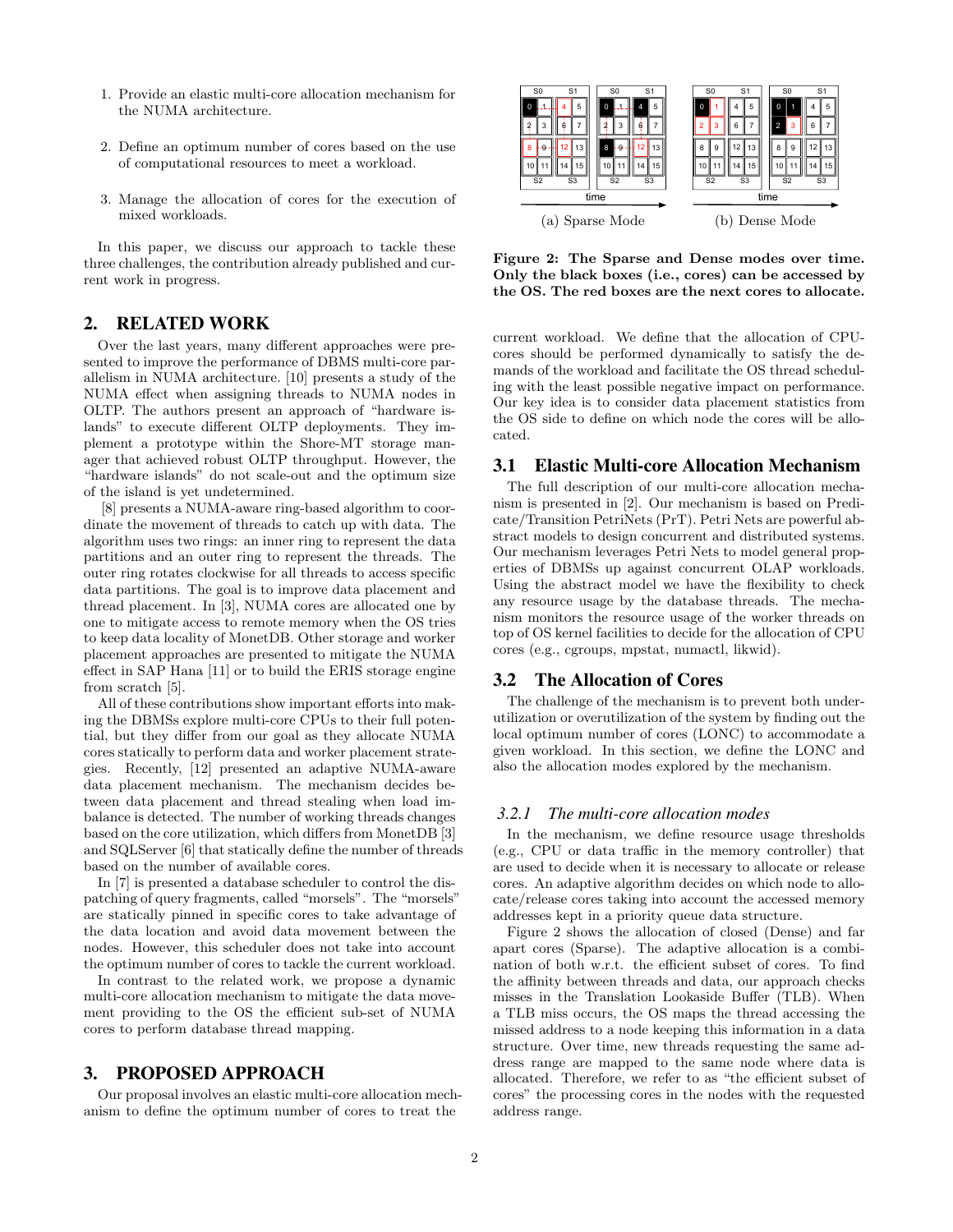

Figure 3: The migration of the threads spawn by a single-client submitting the TPC-H Q6 supported by the adaptive mode.

In our adaptive mode, each entry of the priority queue keeps the PIDs of the active threads with their address spaces and the number of pages per NUMA node. The cores are allocated on nodes with more accessed pages and cores with the least number of accessed pages are released. In the implementation of the affinity between threads and data, the data structure stores the node IDs used to pin threads and allocate their address space.

#### *3.2.2 The local optimum number of cores*

The number of allocated cores takes into account the arithmetic CPU-load average of the active database threads. Formally, we define how to compute the number of cores, as follows:

$$
\forall w \exists n_{alloc} | (th_{min} < u < th_{max}) \land p(n_{alloc}) \geq p(n_{total}) \quad (1)
$$

To any OLAP workload  $w$ , there is a certain number of CPU cores  $n_{alloc}$  such that the load of each core are between the minimum and maximum thresholds, in which the database performance  $p(n_{alloc})$  is equal or better than the performance  $p(n_{total})$  with all the CPU cores available in the hardware. The performance function  $p(x)$  relies on system counters provided by the OS and the database.

## 3.3 Mixed Workload

In our initial efforts in this thesis, we focused on OLAP due to the pressure to transfer and compute large volumes of data scattered across multiple NUMA nodes [1, 2]. However, the elastic multi-core mechanism can designate underused cores or NUMA nodes to serve different types of workloads. Our next direction is to investigate how to designate underused cores to perform different workloads on different NUMA nodes. We expect the abstract nature of our mechanism and the information of memory usage to facilitate the choice of the optimal node to a different workload.

## 4. EXPERIMENTS

In a preliminary study, we ran the experiments with OLAP workload on a NUMA machine formed by 4-node with a QuadCore AMD Opteron 8387 each. Nodes are interconnected by Hyper-Transport (HT) link 3.x achieving 41.6 GB/s maximum aggregate bandwidth. We implemented our prototype in C language and we compare our mechanism to the Linux Debian 8 "Jessie" OS scheduling of threads spawn by the MonetDB (v11.25.5) DBMS. We let all the 16 cores available to the DBMS when running without the support of



Figure 4: Performance metrics of Q6 with a single client in 1 GB database in MonetDB.



Figure 5: Execution time (secs) and Memory Throughput (GB/s) of the TPC-H execution with 256 concurrent clients in 1 GB database.

our mechanism. Inside the mechanism, we coded the thresholds to  $th_{min} = 10$  and  $th_{max} = 70$  following the rules of thumb in the literature [9] and they are kept in all the experiments. We experimented different thresholds, but decreasing  $th_{min}$  lets too many cores in idle state, while increasing  $th_{max}$  leads to contention with too many busy cores.

#### 4.1 Preliminary Results

Figure 3 shows the lifespan of threads of the TPC-H query Q6 with a single client execution in a 1GB database. As expected, our mechanism limited a subset of cores required to execute the query. The threads were executed in a single NUMA node, while the OS expanded the MonetDB threads on all nodes.

Figure 4 shows performance metrics to understand the impact of our mechanism in the migration of threads. The result shows  $2 \times$  more L3 cache misses and  $9 \times$  more HT traffic in the OS scheduling than our adaptive mode. With less cores available for thread scheduling, the OS made good scheduling choices resulting in less remote access, less interconnection traffic and improved memory throughput.

Figure 5 shows the result of the 22 queries of the TPC-H with 256 concurrent clients executing the queries in the sequence of the TPC-H in 1GB database. We present the impact of our mechanism in the core allocation when the data access pattern changes. In the memory throughput results, our adaptive mechanism was 41% faster than the OS/MonetDB. We observe that the system does not use all the nodes all the time. For instance, initially the system